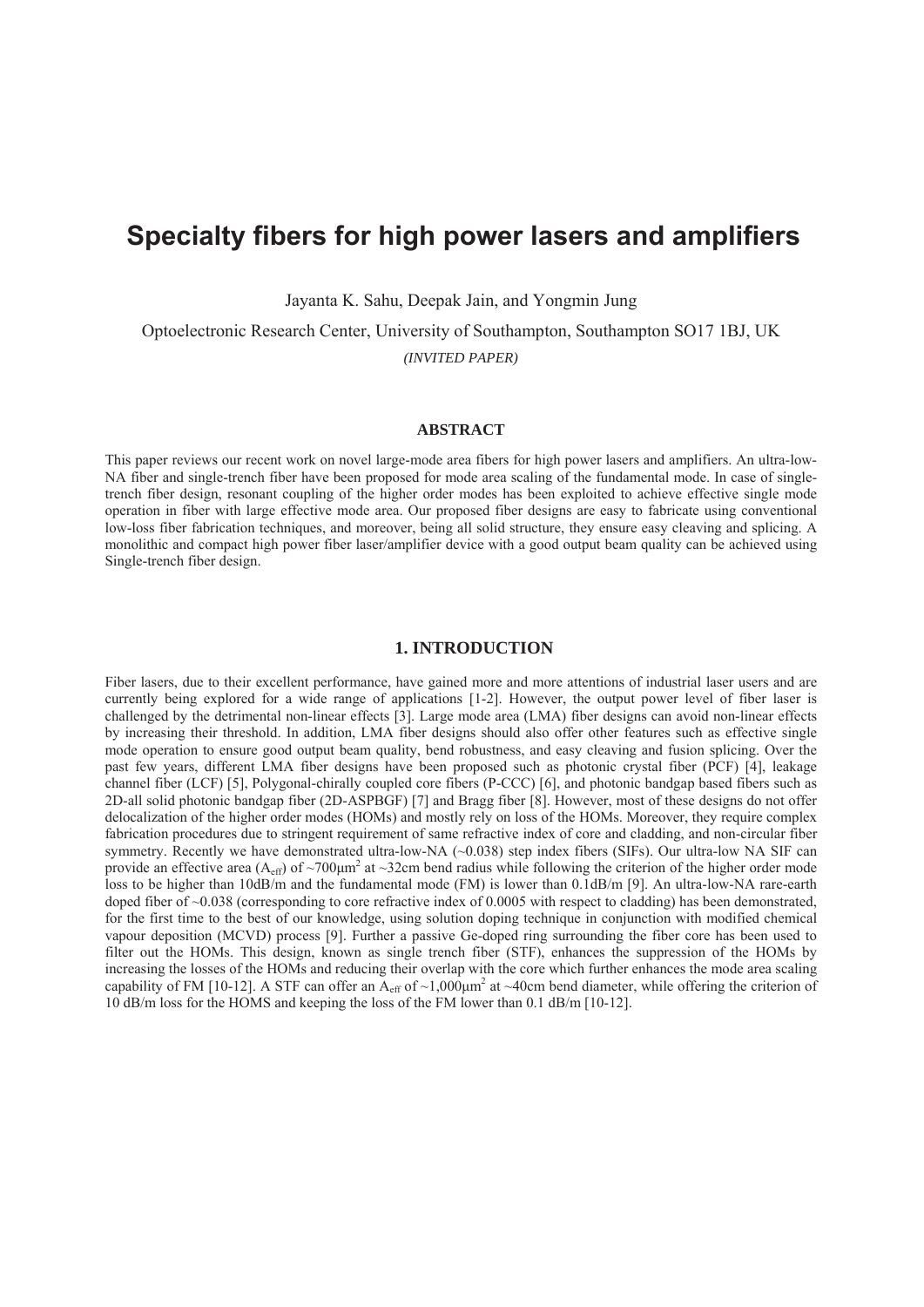## **2. RA LOW NA STEP INDEX FIBERS**



Fig. 1(a) Refractive index profile of fabricated low-NA Yb-doped step-index preform. (b) The calculated loss of  $LP_{01}$  and  $LP_{11}$  modes and effective area of the  $LP_{01}$  mode of a SIF w.r.t. bend diameters at wavelength of 1060nm and for two different core diameters. The core  $\Delta n$  is 0.0005 (corresponding NA of 0.038).

Fig. 1(a) shows the refractive index profile of an ultra-low NA of 0.038 (corresponding core refractive index with respect to the cladding as 0.0005) Yb-doped step-index preform fabricated using our optimized MCVD process in conjunction with solution doping process. The plot shows a flat profile without any considerable dip at the center of the core. Our fabrication process ensures good reproducibility and good yield as well. Effective-single mode operation is confirmed by ensuring HOMs losses larger than 10 dB/m while only 0.1dB/m loss for the FM as shown in Fig. 1(b). Numerical simulations show the feasibility of scaling the effective area of the FM to  $700 \mu m^2$  (taking bend induced distortion into account) at a bend diameter of 32cm for a SIF of 35µm core diameter and 0.038 NA. On the other hand, for a core NA of 0.048, the maximum possible effective area is limited to  $\sim$ 450 $\mu$ m<sup>2</sup> for a core diameter of  $\sim$ 29 $\mu$ m and at a bend diameter of ~15.5cm. Our analysis provides a strong motivation to fabricate ultra-low NA SIFs. In order to verify the effective-single-mode operation, we drew the fiber to a core diameter of 35µm and outer diameter of 420µm with low index coating. Before drawing the fiber, preform was milled to D-shape to increase the pump absorption. Fiber shows 2dB/m cladding absorption at ~975nm.



Fig. 2(a) Experimental set-up used for single mode verification (b) output beam profile with respect to  $LP_{01}$  mode launch and (c) output beam profile with respect to mixed mode launch. A 3m long fiber coiled at 32cm bend diameter was used in this experiment.

Fig. 2(a) shows the experimental set-up used for the verification of effective single mode operation at 1060nm. A 3m long fiber coiled at 32cm bend diameter is used as fiber under test (FUT). Fiber output ensures a Gaussian beam irrespective of the profiles of the launched input beams as shown in Fig. 2(b) and 2(c). Furthermore, the fiber was tested in a 4%-4% laser cavity. A laser diode operating at ~975nm was used as a pump source. A 7m long fiber coiled at 32cm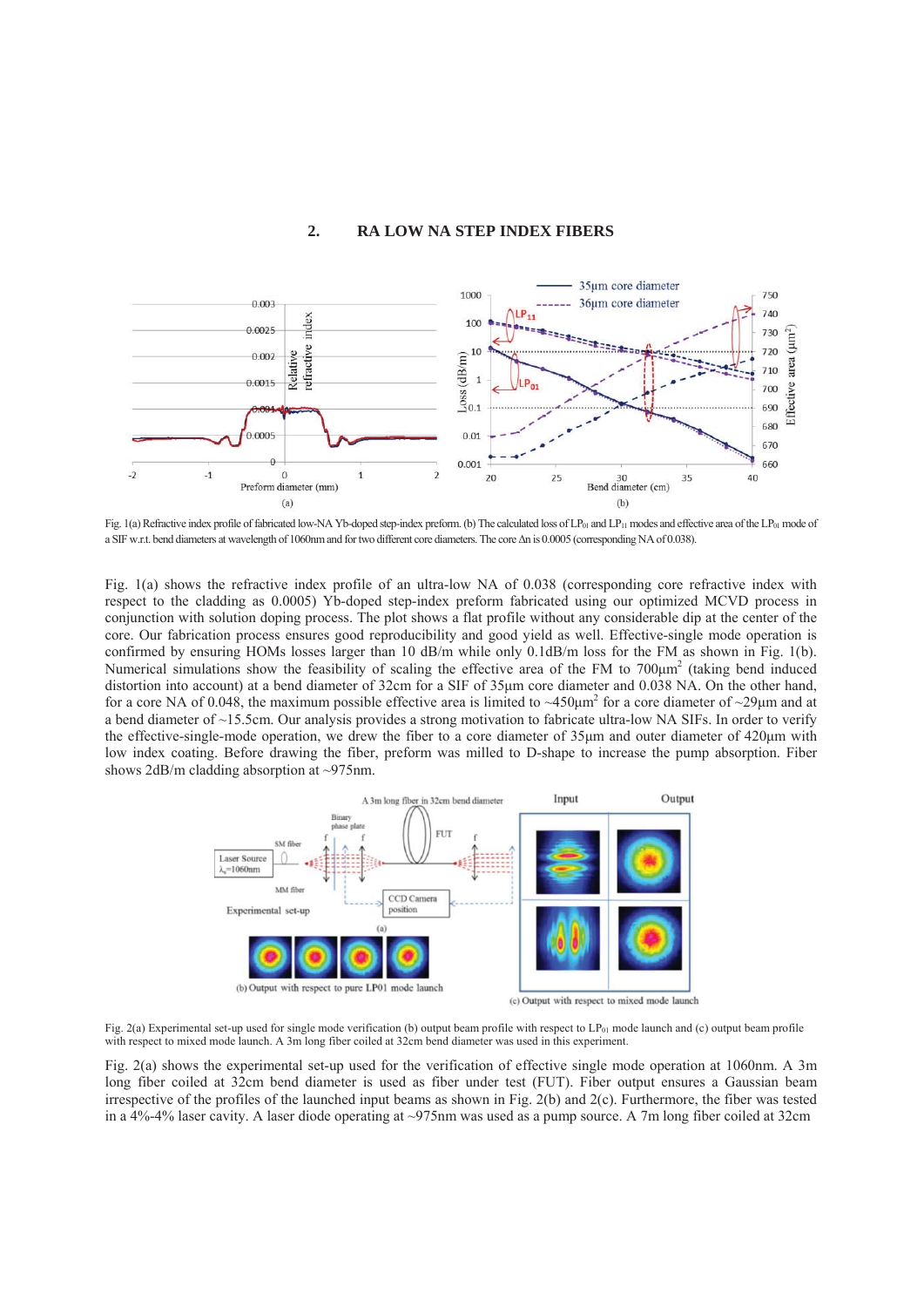bend diameter was used for this experiment. A maximum output power of  $\sim 50W$  was obtained at  $\sim 72W$  of launched pump power as shown in Fig. 3(a). The output power is limited by the available pump power. A slope efficiency of  $\sim$ 81% was measured with respect to the absorbed pump power and a M<sup>2</sup> of  $\sim$  1.1. The output spectrum (Fig. 3(b)) shows the free running laser operating at 1040nm.



Fig. 3(a) Slope efficiency of a 7m long Yb-doped 0.038 NA SIF. Inset shows the profile of the output beam, (b) measured output spectrum taken at an OSA with a resolution of 0.2nm.

**3. SINGLE TRENCH FIBERS**



Fig. 4 (a) Schematic refractive index profile and (b) cross-section of the STF. Green and blue colours represent high and low-refractive index regions respectively.

Figure 4 shows the schematic of both refractive index profile and the 2D-cross section of our proposed STF design. Figure 5 shows the loss characteristics and power fraction in core for different modes, and the effective area of the FM of a 40 $\mu$ m STF for different thicknesses of trench and resonant ring. The core NA is fixed at  $\sim$ 0.038 and the bend radius at 20cm. The operating wavelength used in our simulation is 1060nm. Figure 5(a) shows the calculated loss of the FM and HOM having lowest loss among all the possible HOMs of the fiber. It includes, all HOMs of core, all modes of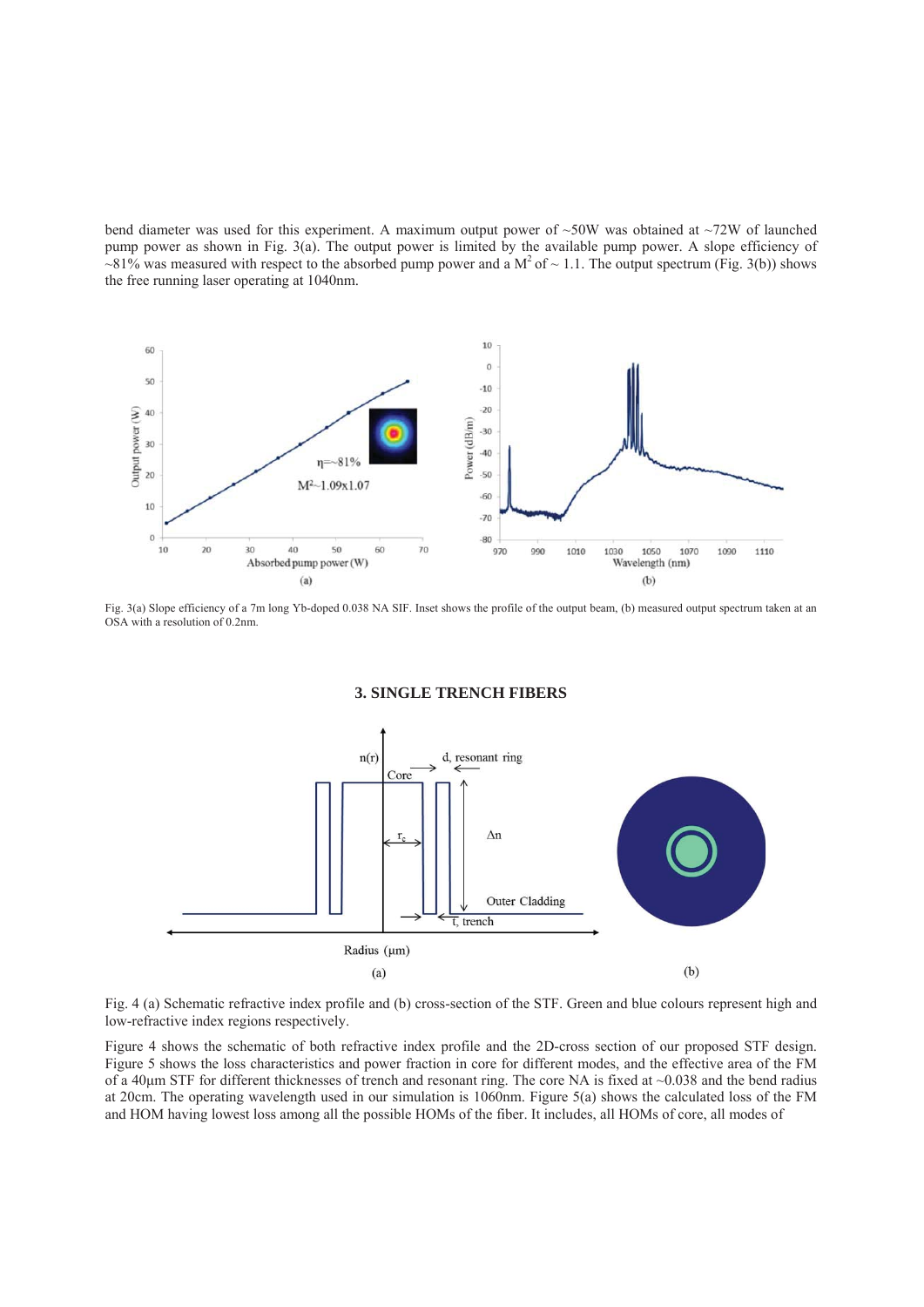resonant ring, mixed modes, and their polarizations. We have verified that for each resonant ring and trench thicknesses shown in Fig. 5(a), other possible HOMs (excluding FM and least lossy HOM as shown in Fig. 5(a)) in fiber have loss higher than 10dB/m. Figure 5(b) shows their corresponding power fraction in core and Fig. 5(c) shows the  $A_{\text{eff}}$  of the FM. For several combinations of thicknesses of the trenches and resonant rings, the loss of the FM remains lower than 0.1dB/m and power fraction in core is higher than 80% while the loss of the HOMs are higher than 10dB/m or have at least 30% lower power fraction in core compared to FM. The  $A_{eff}$  of the FM varies from 850 $\mu$ m<sup>2</sup> to 1120 $\mu$ m<sup>2</sup> depending on the resonant ring and trench thicknesses (including bend induced distortions at 20cm bend radius).



Fig. 5(a) Loss of the FM and the least lossy HOM and (b) Power fraction in core for FM and least lossy HOM, and (c)  $A_{\rm eff}$  of the FM for different resonant ring and trench thicknesses for 40μm core STF with Δn=0.0005 at 20cm bend radius.



Fig. 6(a) RIP of Yb-doped alumino-silicate STF preform. Inset shows the microscope image of fiber end facet, and. (b) White light absorption spectrum of a 1.55m long fiber.

We fabricated a 40μm core STF preform using MCVD process in conjunction with solution doping technique. The core is Yb-doped alumino-silicate and the resonant ring Ge-doped silica. Fig. 6(a) shows the refractive RIP of fabricated preform having a NA of ~0.038. The slight asymmetry in preform profile is a measurement artifact only. We obtained the flat index profile for core even for such a low NA using our optimized fabrication process over a preform length of ~400mm. The outer diameter of preform was 12mm, which was further etched down to 6mm using hydrofluoric acid. Etched preform was then milled to have a D-shape and subsequently drawn into a fiber with cladding diameter of ~233 $\mu$ m. The core diameter is ~40 $\mu$ m, trench thickness (t) is ~9 $\mu$ m, and resonant ring thickness (d) is ~7 $\mu$ m. The fiber was coated with a low-index polymer which provided a nominal pump cladding NA of 0.48. Inset of Fig. 6(a) shows the microscope image of fiber cross-section. Fig  $6(b)$  shows the white light absorption spectrum of  $\sim$ 1.55m long fiber and the absorption is 8dB/m at 976nm.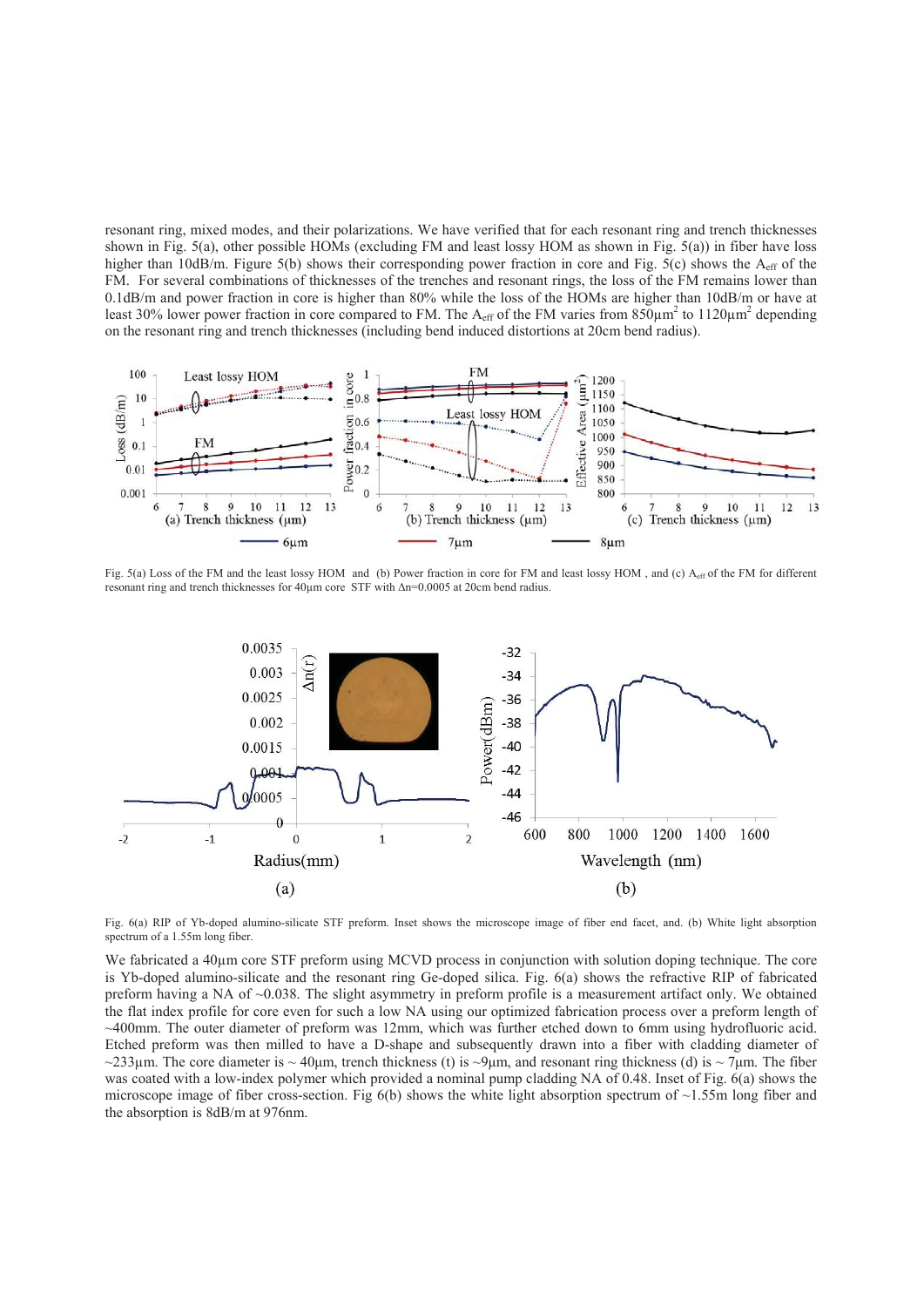

Fig. 7(a) Experiment set-up used for single-mode characterization of STF (b) output with respect to optimum launching of single mode in loosely coiled and bent at 20cm conditions (c) output power with respect to offset launching of single mode input (d) output beam profile with respect to offset launching of single mode input



Fig. 8(a) Laser slope efficiency of a 3.3m long STF. Inset shows the profile of output beam (b) measured spectrum of output beam at different power levels

Figure  $7(a)$  shows the experiment set-up used for verification of single mode behavior of the fiber. Here we measured the output of FUT for different input launching conditions. The aim of different launching conditions is to increase the probability of HOMs excitation. A ~1m long fabricated STF was used as FUT. We stripped the polymer coating and applied high index oil at both ends to remove cladding modes. In order to facilitate the HOMs' excitation conditions by exploiting different modal field diameters (MFDs) and NAs of input beam and FUT, a single mode laser operating at 1060nm wavelength was launched into FUT using a single mode fiber spliced to beam delivery fiber of laser source. Figure 7(b) shows the obtained output beam under two conditions of FUT namely loosely coiled and bent at 20cm bend radius, which ensures a Gaussian output beam. In order to further enhance the multimode excitation, we use offset launching of input beam. Figure 7 (c-d) shows the measured power of output beam and output beam profiles for different offset launchings of input beam respectively. The power level of output beam with respect to misalignment of launching beam along x-axis follows a nearly Gaussian curve, on the other hand the output beams ensure a Gaussian beam output irrespective of launching conditions. It is interesting to observe from Fig. 7(d) that, only the intensity of the output beam changes but it remains Gaussian, which ensures high loss for the HOMs. To further validate the single mode behaviour of fiber, we launched multimode light into FUT by splicing the multimode optical fiber to the delivery fiber of 1060nm